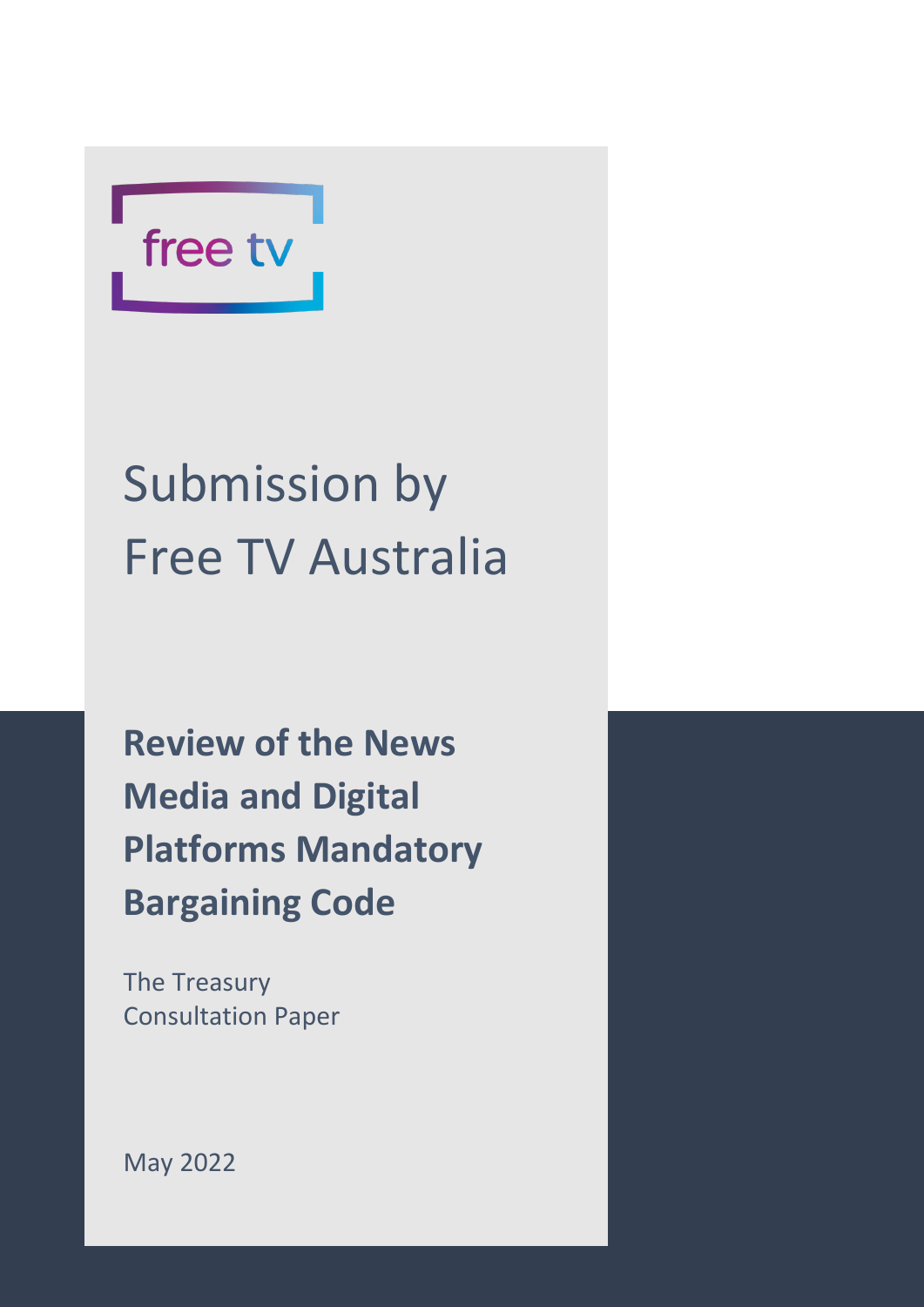# Table of contents

| 1.  |                                                                                   |
|-----|-----------------------------------------------------------------------------------|
| 2.  |                                                                                   |
| 2.1 |                                                                                   |
| 2.2 |                                                                                   |
| 2.3 |                                                                                   |
| З.  |                                                                                   |
| 3.1 |                                                                                   |
| 3.2 |                                                                                   |
| 3.3 |                                                                                   |
| 3.4 | PLATFORMS WILL NOT PAY FAIR VALUE FOR NEWS CONTENT IN ABSENCE OF MANDATORY CODE 9 |
| 3.5 | CODE CRITICAL IN ASSISTING THE FUTURE SUSTAINABILITY OF THE NEWS MEDIA SECTOR  9  |
| 4.  |                                                                                   |
| 4.1 |                                                                                   |
| 4.2 |                                                                                   |
| 4.3 |                                                                                   |
| 4.4 |                                                                                   |
| 5.  |                                                                                   |
| 5.1 |                                                                                   |
| 5.2 | DESIGNATION INTENTION MUST INCLUDE SOCIAL VIDEO PLATFORMS LIKE YOUTUBE  14        |
| 5.3 |                                                                                   |
| 5.4 |                                                                                   |
| 6.  |                                                                                   |
| 6.1 |                                                                                   |
| 6.2 |                                                                                   |
| 7.  |                                                                                   |
| 7.1 |                                                                                   |
| 7.2 |                                                                                   |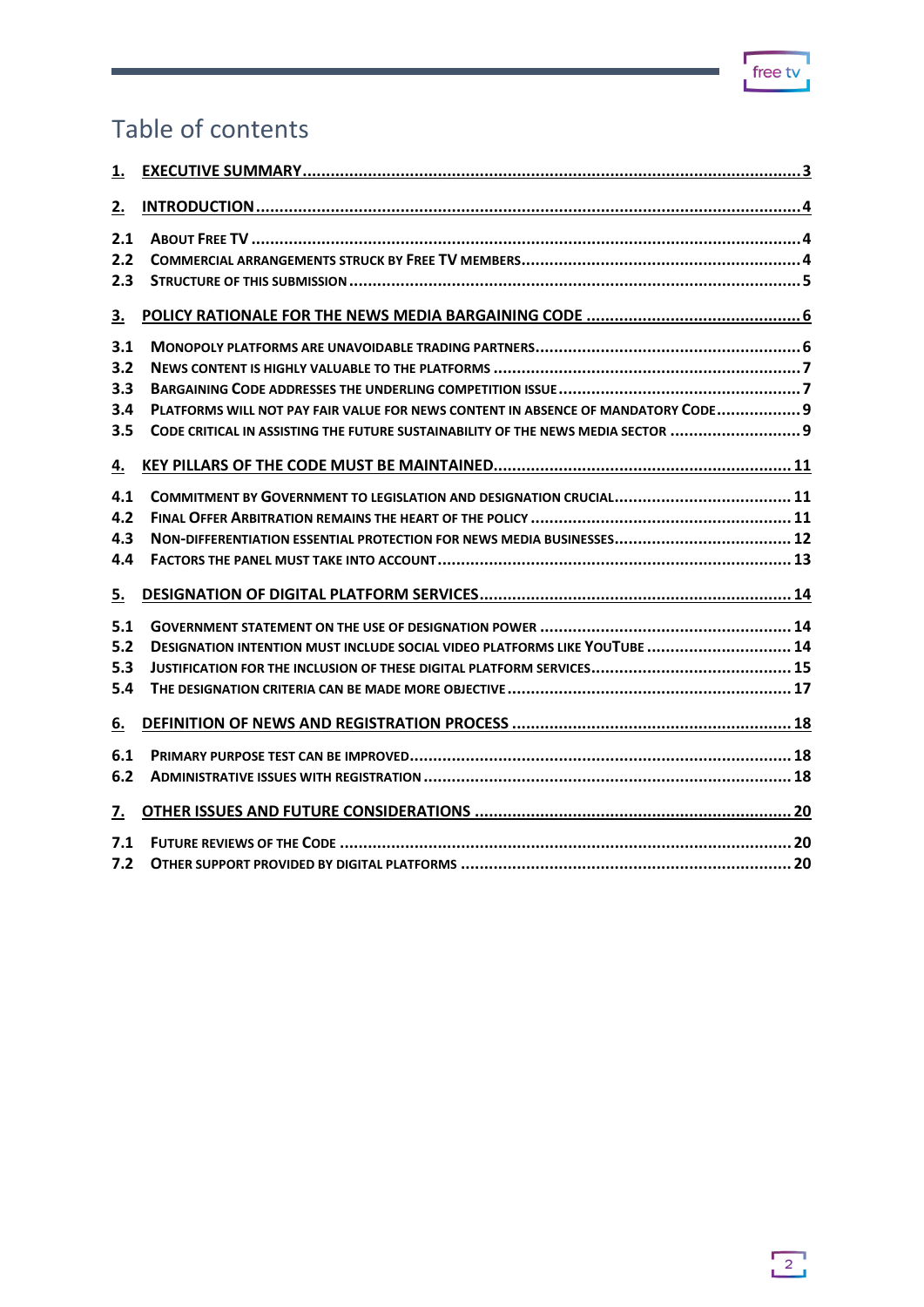#### <span id="page-2-0"></span>1. Executive Summary

- Free TV welcomes this review of the News Media Bargaining Code and strongly supports the maintenance of the existing framework with its key pillars of:
	- o A designation power for the Treasurer
	- $\circ$  A framework for genuine commercial negotiation to achieve a fair value for the news content made available by the digital platform services of Google and Meta
	- $\circ$  Final Offer Arbitration (FOA) to operate as a deadlock breaking mechanism in the event that the two parties cannot come to a commercial agreement.
- While no designation has yet occurred, the evidence from 12 months of operation of the Code demonstrates that the incentives from these key pillars have broadly been successful in driving commercial negotiations. The ACCC has indicated that the commercial arrangements have led to the payment of over \$200 million by the digital platforms to news media companies.
- The Code has addressed the fundamental bargaining power imbalance that led to the previous refusal of digital platforms to pay a fair price for news content despite the value it creates on their services. It is critical that the legislation be maintained, as without the bargaining Code framework the commercial arrangements that have been struck to-date would not have been possible.
- The ACCC's original findings on the market power held by Google and Meta have been confirmed in recent ACCC analysis (February 2022) that highlighted that these platforms continue to hold a dominant position in the supply of search and social services respectively. As such, the policy analysis that underpinned the creation of the media bargaining Code remains valid.
- This bargaining code framework, including FOA, has become the model for other countrieslooking to address the fundamental competitive imbalance between digital platforms and news media businesses, for example the recently introduced [C-18](https://www.parl.ca/DocumentViewer/en/44-1/bill/C-18/first-reading) Bill in Canada and the [UK Government's](https://assets.publishing.service.gov.uk/government/uploads/system/uploads/attachment_data/file/1073164/E02740688_CP_657_Gov_Resp_Consultation_on_pro-comp_digital_markets_Accessible.pdf)  [response](https://assets.publishing.service.gov.uk/government/uploads/system/uploads/attachment_data/file/1073164/E02740688_CP_657_Gov_Resp_Consultation_on_pro-comp_digital_markets_Accessible.pdf) to the consultation on a new pro-competition regime for digital markets.
- However, Free TV submits that improvements can be made to the framework to ensure that all eligible news media businesses are fairly remunerated for their news media content, including as existing commercial arrangements come up for renewal. Critically, this must include video news content on social video platforms such as YouTube.
- Accordingly, to maintain incentives on digital platforms to seek commercial arrangements, the Government should:
	- $\circ$  issue a statement of expectations on digital platforms that establishes an intention to designate (following the required process in the legislation) Facebook, Google Search and YouTube (and their subservices) if commercial arrangements are not entered and maintained with all relevant news media companies
	- o Remove the "significant contribution" test in the designation criteria to reinforce that all eligible news media businesses can seek agreements under the Code if the Treasurer determines to designate a digital platform service
	- $\circ$  Commit to biennial reviews of the operation of the Code to ensure that it continues to foster genuine commercial relationships and to maintain an effective check and balance on the market power of the digital platforms.
- Free TV has also highlighted areas where future reviews should focus, including in relation to the balance of the factors an arbitration panel must consider, the definitions of core and covered news content and the potential for streamlining the ACMA registration process.

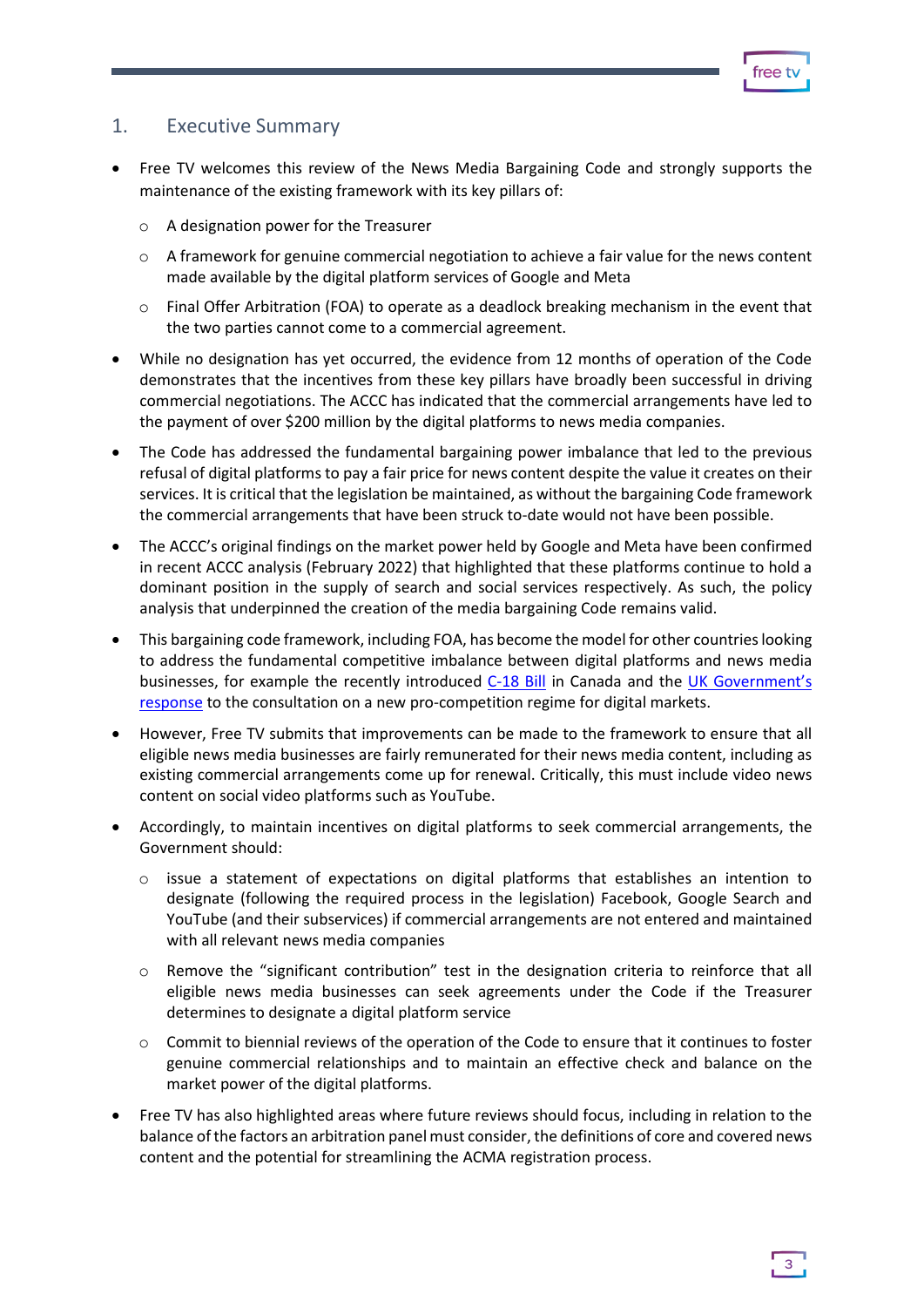# <span id="page-3-0"></span>2. Introduction

Free TV Australia appreciates the opportunity to comment on the Treasury's Review of the News Media and Digital Platforms Mandatory Bargaining Code Consultation Paper April 2022.

# <span id="page-3-1"></span>2.1 About Free TV

Free TV is the peak industry body for Australia's commercial free-to-air broadcasters. We advance the interests of our members in national policy debates, position the industry for the future in technology and innovation and highlight the important contribution commercial free-to-air television makes to Australia's culture and economy. We proudly represent all of Australia's commercial free-to-air television broadcasters in metropolitan, regional and remote licence areas.



Our members are dedicated to supporting and advancing the important contribution commercial freeto-air television makes to Australia's culture and economy. Australia's commercial free-to-air broadcasters create jobs, provide trusted local news, tell Australian stories, give Australians a voice and nurture Australian talent.

A report by Deloitte Access Economics "*Everybody Gets It: The economic and social benefits of commercial television in Australia*" highlighted that in 2019, the commercial TV industry supported 16,300 full-time equivalent jobs and contributed a total of \$2.3 billion into the local economy. Further, advertising on commercial TV provided an additional \$4.4 billion worth of economic benefit.

In addition to this economic analysis, Deloitte also undertook a consumer survey that highlighted the ongoing importance of the commercial TV sector to the community, including:

- 86% of people thinking that commercial television supports Australian culture
- 76% think commercial TV is more important than ever
- 95% think losing it would have an impact on society.

The commercial television industry creates these benefits by delivering content across a wide range of genres, including news and current affairs, sport, entertainment, lifestyle and Australian drama.

Free TV members are well positioned to comment on the review of the news media bargaining code given our involvement at all stages of the formation of the policy, from the ACCC's initial Digital Platforms Inquiry, through to the Economics Legislation Committee report that recommended that the Bill be passed.

#### <span id="page-3-2"></span>2.2 Commercial arrangements struck by Free TV members

This submission provides the views of the commercial television industry on the operation of the news media bargaining Code and actions that can be taken to ensure that this success is continued and that all relevant news media companies are able to secure commercial deals with Google and Meta.

To the extent that agreements allow, individual networks may provide additional commercial-inconfidence submissions to Treasury as part of this review. As is appropriate, Free TV does not have visibility of any individual network's commercial arrangements.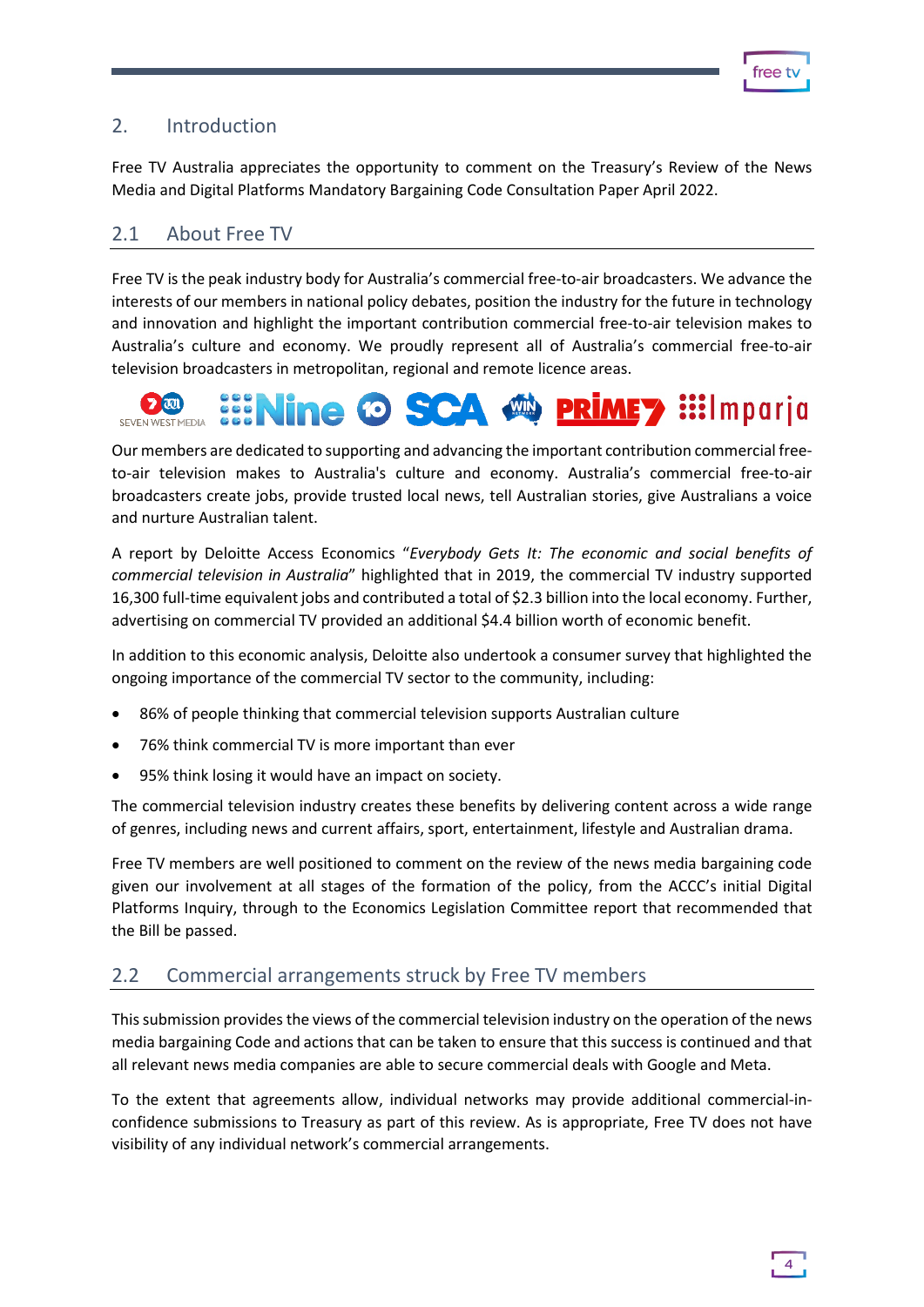# <span id="page-4-0"></span>2.3 Structure of this submission

This submission is set out as follows:

- Section 3 The underlying policy rationale for the Code and its continuing relevance
- Section 4 Establishes the key pillars of the bargaining Code and their criticality in the commercial outcomes that have been achieved
- Section 5 Proposes a statement of Government policy intent on the future designation of digital platform services
- Section 6 Highlights some technical issues that could be addressed if the legislation were to be amended in the future
- Section 7 Proposed next steps including two-yearly reviews.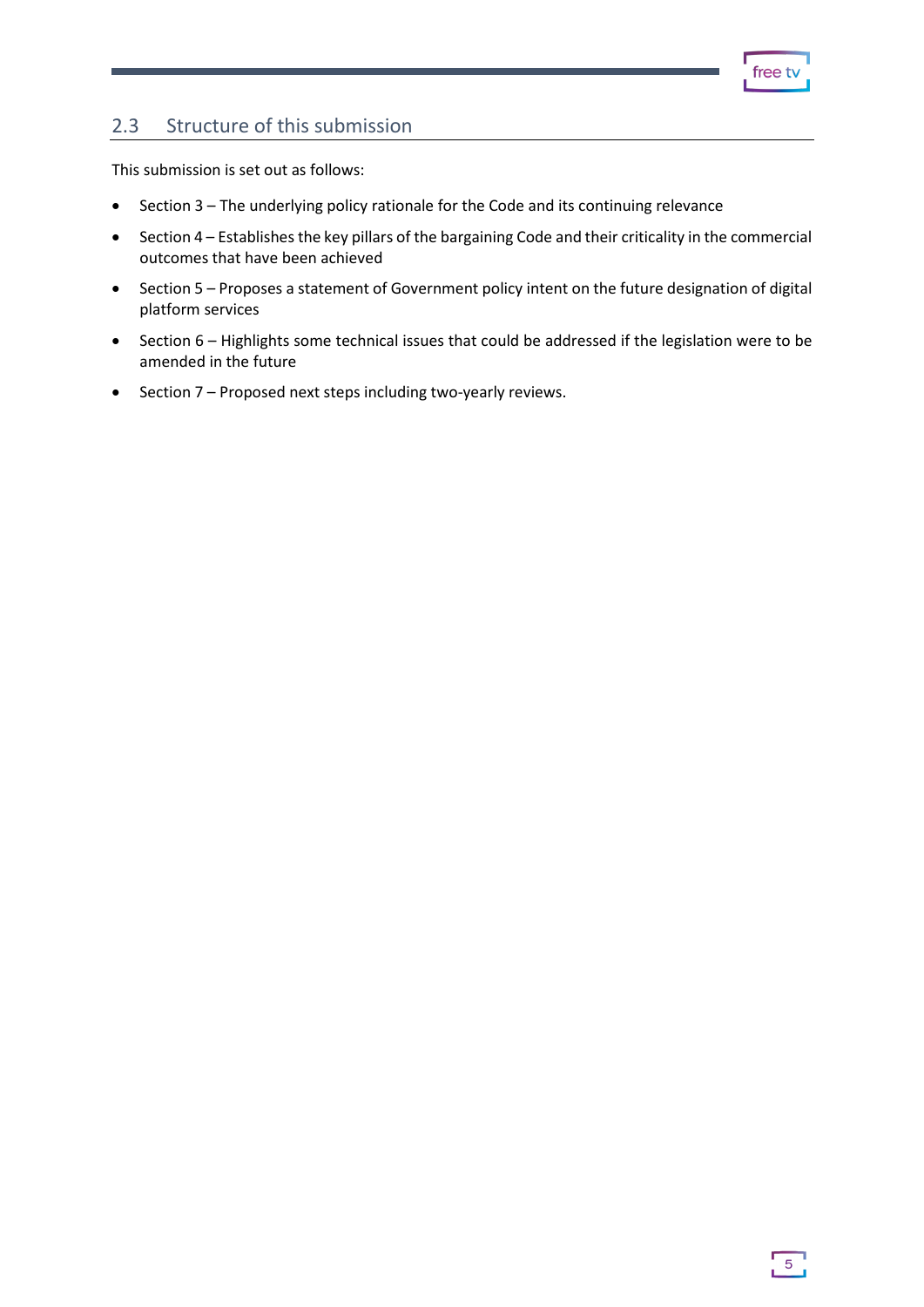# <span id="page-5-0"></span>3. Policy rationale for the News Media Bargaining Code

# <span id="page-5-1"></span>3.1 Monopoly platforms are unavoidable trading partners

The policy rationale for the Code remains as relevant today as when the legislation was passed in early 2021. Underpinning the legislation was a comprehensive inquiry undertaken by the ACCC that clearly established the substantial market power enjoyed by Meta (then Facebook) and Google. The key findings from this watershed inquiry remain highly applicable as the relevant market shares and trading conditions have not materially changed.

In its 2019 Digital Platforms Inquiry Final Report, the ACCC concluded that Google and Meta had substantial:

- market power in the supply of general search and social services respectively;
- market power in the supply of search and display advertising respectively; and
- bargaining power in their dealings with news media businesses in Australia.

These findings have been reviewed and updated in subsequent ACCC reports. For example, in September 2021, the ACCC found that Google "continues to have substantial market power in the supply of general search engine services and search advertising in Australia, with 94% and 97% market shares respectively."<sup>[1](#page-5-2)</sup> In February 2022, the ACCC also confirmed its findings that Meta continues to have substantial market power in social media and the overall supply of display advertising.<sup>[2](#page-5-3)</sup>

In order to maximise reach in the modern media environment, news media companies have expanded their traditional distribution channels to include IP delivery, both through owned and operated assets and through making content available on third-party platforms. Given the dominant position in search and social of Google and Meta respectively, they remain unavoidable trading partners for news media companies.

As described by the ACCC, the combination of monopoly position and unavoidable trading partner status creates a fundamental imbalance in bargaining power between media businesses and Google and Meta.<sup>3</sup>

In the absence of the Code, this imbalance in bargaining position would result in the dominant digital platforms continuing to benefit from the availability of news content, while refusing to fairly remunerate news media companies.

The ACCC has also recently confirmed that the gatekeeper status of Google and Meta is likely to endure, at least for the medium term, with ACCC analysis highlighting that "these platforms will continue their growth trajectory, as indicated by the respective share prices of these companies. The ACCC estimated that:

- 15-43% of the current share price for Meta (Facebook) could be attributed to expectations for future growth.
- [4](#page-5-5)6-64% of the current share price for Alphabet was attributable to future growth expectations.<sup>4</sup>

6

<span id="page-5-2"></span><sup>1</sup> ACCC, Digital platform services inquiry, Interim report No. 3 – Search defaults and choice screens, September 2021, pg. 23

<span id="page-5-3"></span><sup>2</sup> ACCC, Digital Platform Services Inquiry Discussion Paper for Interim Report No. 5: Updating competition and consumer law for digital platform services, February 2022, pg. 19 & Digital Platform Services Inquiry, Interim report 2020, pg, B.1

<span id="page-5-4"></span><sup>3</sup> ACCC, 2019 Digital Platforms Inquiry, Final Report, pg 206

<span id="page-5-5"></span><sup>4</sup> ACCC 2022, op. cit., pg. 25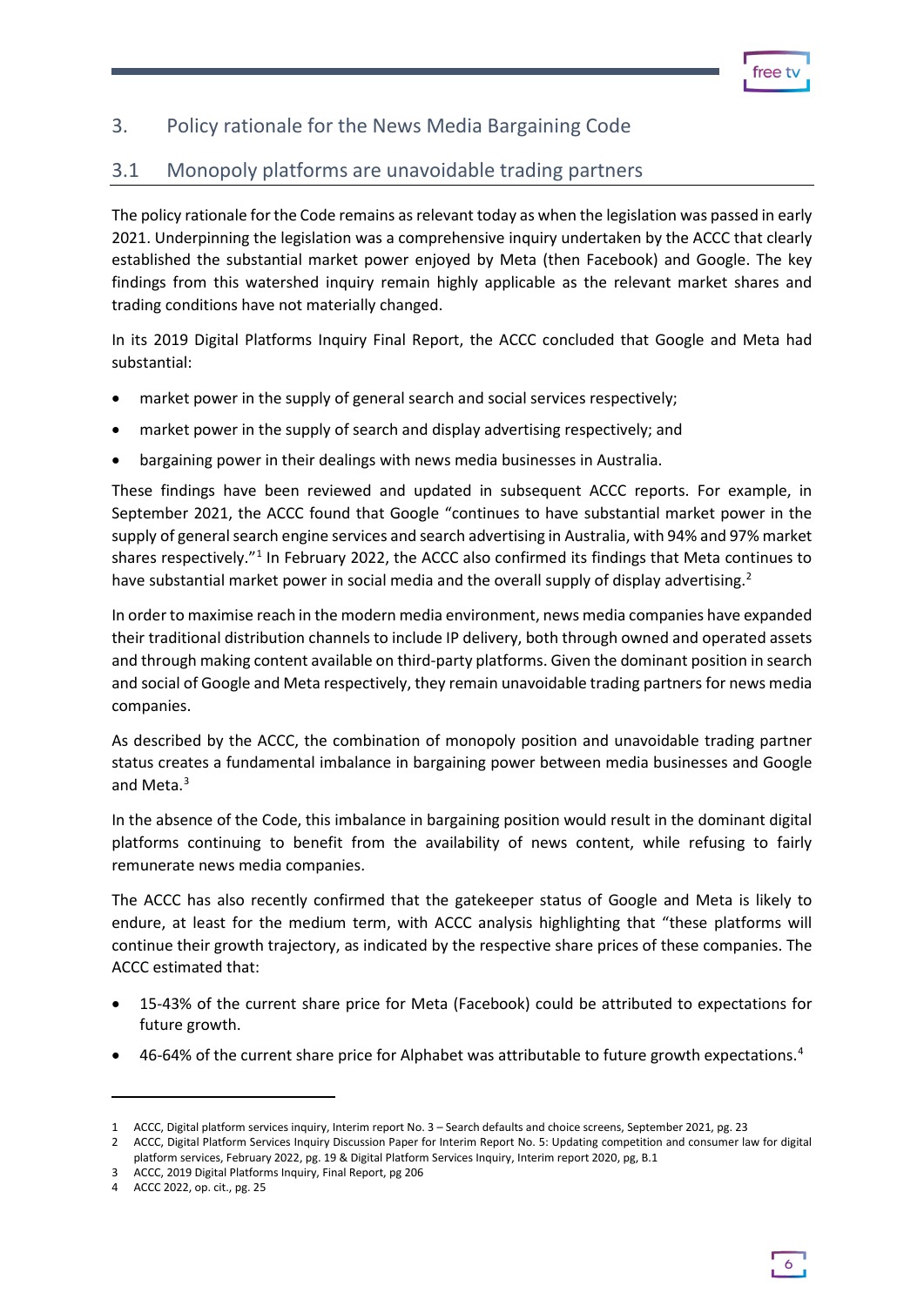

As such, Free TV submits that the fundamental policy analysis underpinning the creation of the Code remains sound and that there is a strong case for the maintenance of the existing policy settings.

# <span id="page-6-0"></span>3.2 News content is highly valuable to the platforms

Commercial TV invests significantly in news, and local journalistic content production is a very important part of our businesses. Free TV members broadcast local news services into every State and Territory in Australia and produce news of specific local significance in around 40 separate markets, including being the only providers of local regional television news services.

Much of this content is made available online through owned and operated properties such as [7Plus](https://7plus.com.au/news) (Seven West Media including Prime7)[, 9Now](https://www.9now.com.au/shows/news-and-current-affairs) (Nine Entertainment) an[d 10Play \(](https://10play.com.au/news)Paramount ANZ). News content is also made available through YouTube [\(7News,](https://www.youtube.com/user/7news) [9 News,](https://www.youtube.com/channel/UCIYLOcEUX6TbBo7HQVF2PKA) [10 News,](https://www.youtube.com/channel/UC64A-bbH15b5kN5A32CErOA) [Nightly News 7 Tasmania\)](https://www.youtube.com/channel/UCFqxgFA7Qa7AQZcUVDqhqdg) and through Facebook via pages such as [WIN News Illawarra](https://www.facebook.com/WINNewsIllawarra/) (WIN Corporation), Spencer Gulf Nightly [News](https://www.facebook.com/SpencerGulfNightlyNews/) and [Nightly News 7 Tasmania](https://www.facebook.com/7tasnews/) (Southern Cross Austereo). There is also an extensive presence on Instagram [\(7News,](https://www.instagram.com/7newsaustralia/) [9News,](https://www.instagram.com/9news/) [10 News\)](https://www.instagram.com/10newsfirst/).

Free TV broadcast news services are underpinned by the Commercial Television Industry Code of Practice, enforced by the Australian Communications and Media Authority. The Code requires that news programs be presented fairly and impartially, that factual information is presented accurately and ensures that viewpoints included in programming are not misrepresented.

The result is a high-quality video news product that is valued and relied upon by millions of Australians every day. In fact, a report by Deloitte Access Economics found that commercial television is one of the most trusted sources of news, with three out of every 4 Australians rating commercial TV news as trusted.<sup>[5](#page-6-2)</sup> The same report also found that many Australians (62%) worry about what is real or fake on the internet.

Given the value of their news product, in a workably competitive market, news media businesses would be expected to be able to negotiate with the digital platforms for a share of the value that they create from making available news content on their platforms. This value was accurately described by the ACCC in the context of the value of news to Google search:

*The ACCC considers Google's ability to attract consumers to its platform relies on the provision of a high quality search service and the inclusion of hyperlinks to news content that is accurate, current and relevant to users' search queries (as well as snippets of that content) is part of this service. Consumers that use Google Search to access news would likely be inclined to use Google Search for non-news related search queries. (Page 218)*

However, given their monopoly positions, neither Facebook nor Google entered into genuine commercial negotiations that led to fair payment for news content until it was clear that the news media bargaining code would become law.

# <span id="page-6-1"></span>3.3 Bargaining Code addresses the underlying competition issue

The ACCC's DPI Final Report set out how online advertising grew over time to take the largest share of revenue and how the revenues generated from that advertising have largely accrued to Google and

<span id="page-6-2"></span><sup>5</sup> Deloitte Access Economics, Everybody gets it: The economic and social benefits of commercial television in Australia, 2020, pg. 30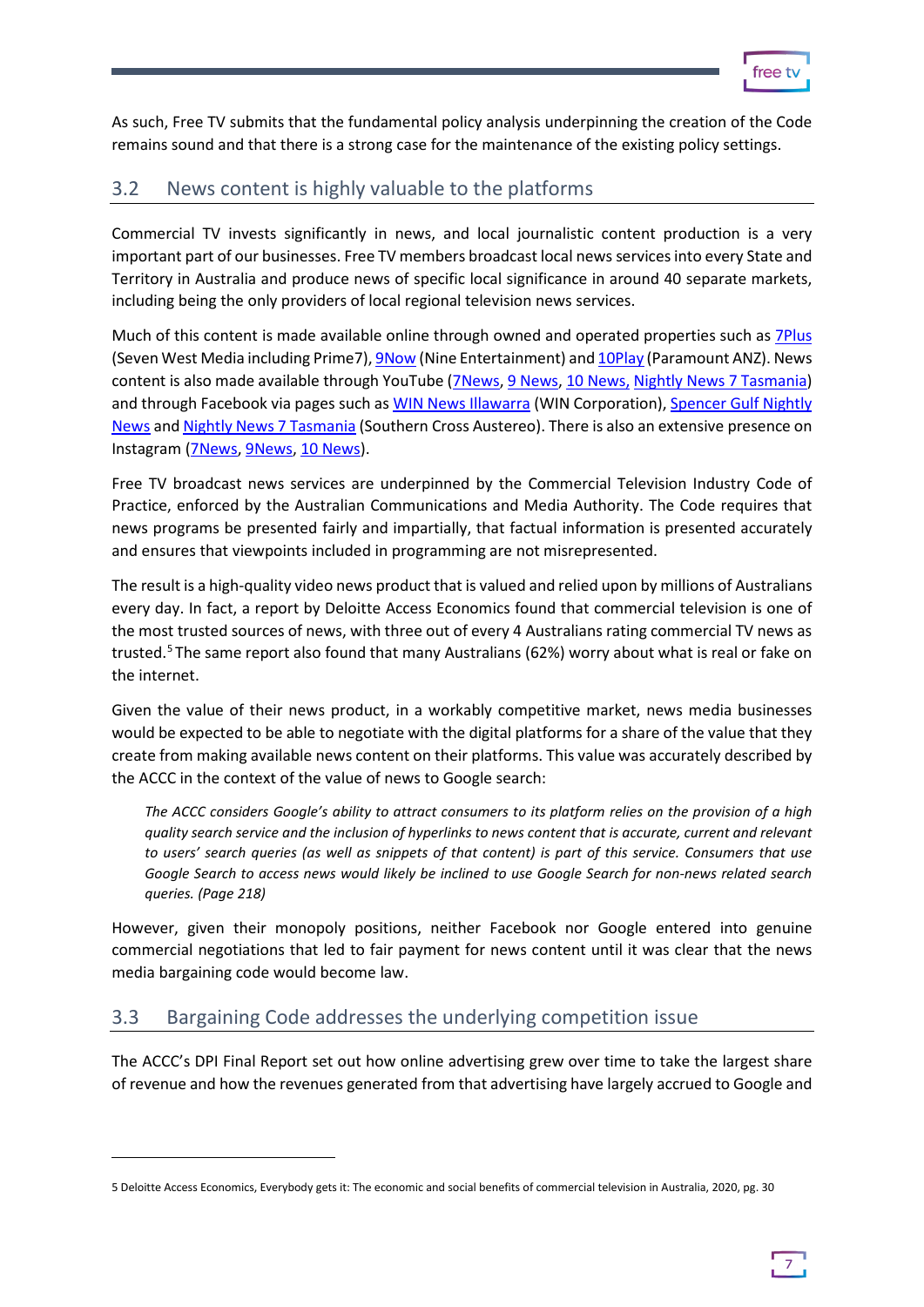

8

Meta. In fact, the ACCC's DPI final report noted that, including classifieds, Google and Facebook accounted for 84 per cent of the growth in the market between 2014 and 2018, as shown below.



As set out in the above section, this dominance is expected to endure, with the ACCC's analysis indicating that up to 64% of the share prices of Google and Meta are attributable to expected future growth.

This redirection of advertising revenue towards Google and Meta resulted in a steady decline of revenue available to news media companies that invest in high quality news content. While Google and Meta continued to benefit from having high quality, credible news content accessible via their platforms, thereby increasing the value of their service offerings and using it to attract users (as well as and their data and advertising revenues), there was no meaningful replacement investment in news content.

In a workably competitive market, news media businesses would be able to negotiate with the digital platforms for a share of the value that they create from making available news content on their platforms. However, given their near monopoly positions, neither Facebook nor Meta needed to make a fair payment for news content, prior to the introduction of the bargaining Code.

Under the Broadcasting Services Act, commercial television broadcasters are expected to primarily generate their income from advertising.<sup>[6](#page-7-0)</sup> From this advertising revenue, Free TV members must provide a television service to all Australians, including (amongst other things) meeting minimum Australian and local content requirements, captioning obligations and adhering to stringent restrictions on the volume and type of advertising that can be shown.

The growth of digital search and social media services as a path to market for news (and other forms of) content meant that Google and Meta increasingly intermediated the relationship between news media businesses and their audience. In doing so, the digital platforms gained the benefit of the highquality sources of news (as set out above) but did not pay a fair price to the news media companies that invested in the creation of the content. This effectively broke the nexus between investment in content creation and advertising revenue.

<span id="page-7-0"></span><sup>6</sup> See Section 14, Broadcasting Services Act 1992(Cth)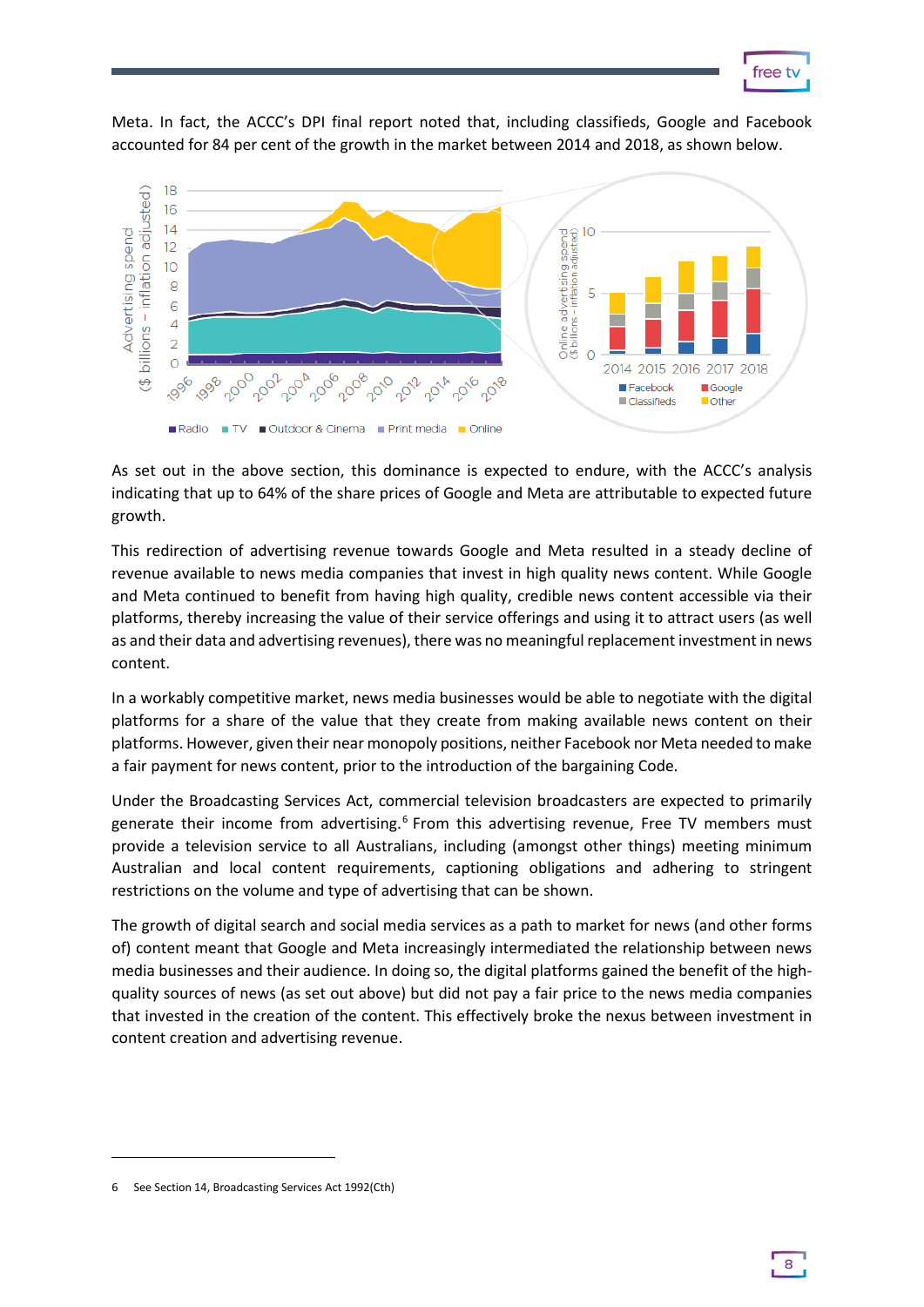As explained by former ACCC Chair Rod Sims:

*"It is important to recognise that the digital platforms have not replaced media businesses as creators or producers of news and journalism. If they had, we may simply treat this as an example of creative destruction: innovation and technological change creating a more effective or efficient product.*

*But Google and Facebook are not creating news stories in Australia. Rather they select, curate, evaluate, rank and arrange news stories produced by third parties, disseminating and greatly benefiting from other parties' content."*[7](#page-8-2)

The news media bargaining Code has been instrumental in correcting the bargaining power imbalance that led to the refusal of Google and Meta to pay a fair price for valuable news content. As such, the Code is meeting its primary objective of correcting a competition issue and encouraging similar commercial outcomes that would be expected if there was a workably competitive market for digital platform services.

# <span id="page-8-0"></span>3.4 Platforms will not pay fair value for news content in absence of mandatory Code

The history of the mandatory bargaining Code itself highlights that the monopoly platforms will not genuinely negotiate commercial terms voluntarily.

In December 2019, the Government provided Facebook and Google an opportunity to work cooperatively with local news media businesses to ensure fair payment for the news content they make available under a voluntary process. Free TV members, like many news media businesses, entered these negotiations with Google and Facebook in good faith. However, it became apparent shortly after the commencement of these negotiations that neither digital platform would voluntarily enter into agreements to pay a fair value for news content.

Consistent with the experience of our members attempting to negotiate commercial arrangements, the ACCC Chair advised the Government in April 2020 that there was no prospect that agreement would be reached between the platforms and media companies in relation to a voluntary code. The Government accepted this advice and moved to legislate the mandatory bargaining Code.

In contrast, commercial arrangements were very quickly entered into between the platforms and many news media businesses—once the mandatory bargaining Code became law. In the following sections we highlight how the Code is operating to secure these commercial arrangements and how the Government can best ensure that these commercial arrangements continue to be negotiated and renewed for all relevant digital platform services.

# <span id="page-8-1"></span>3.5 Code critical in assisting the future sustainability of the news media sector

As established in the sections above, the sustainability of the advertiser funded news media business model had been drawn into question by the movement of revenue from content creators to digital platforms.

The news media bargaining Code has been successful in establishing the conditions where Google and Meta will enter genuine commercial negotiations for the fair value of news content on their services.

<span id="page-8-2"></span><sup>7</sup> Rod Sims, ACCC Chair, Melbourne Press Club 13 August 2019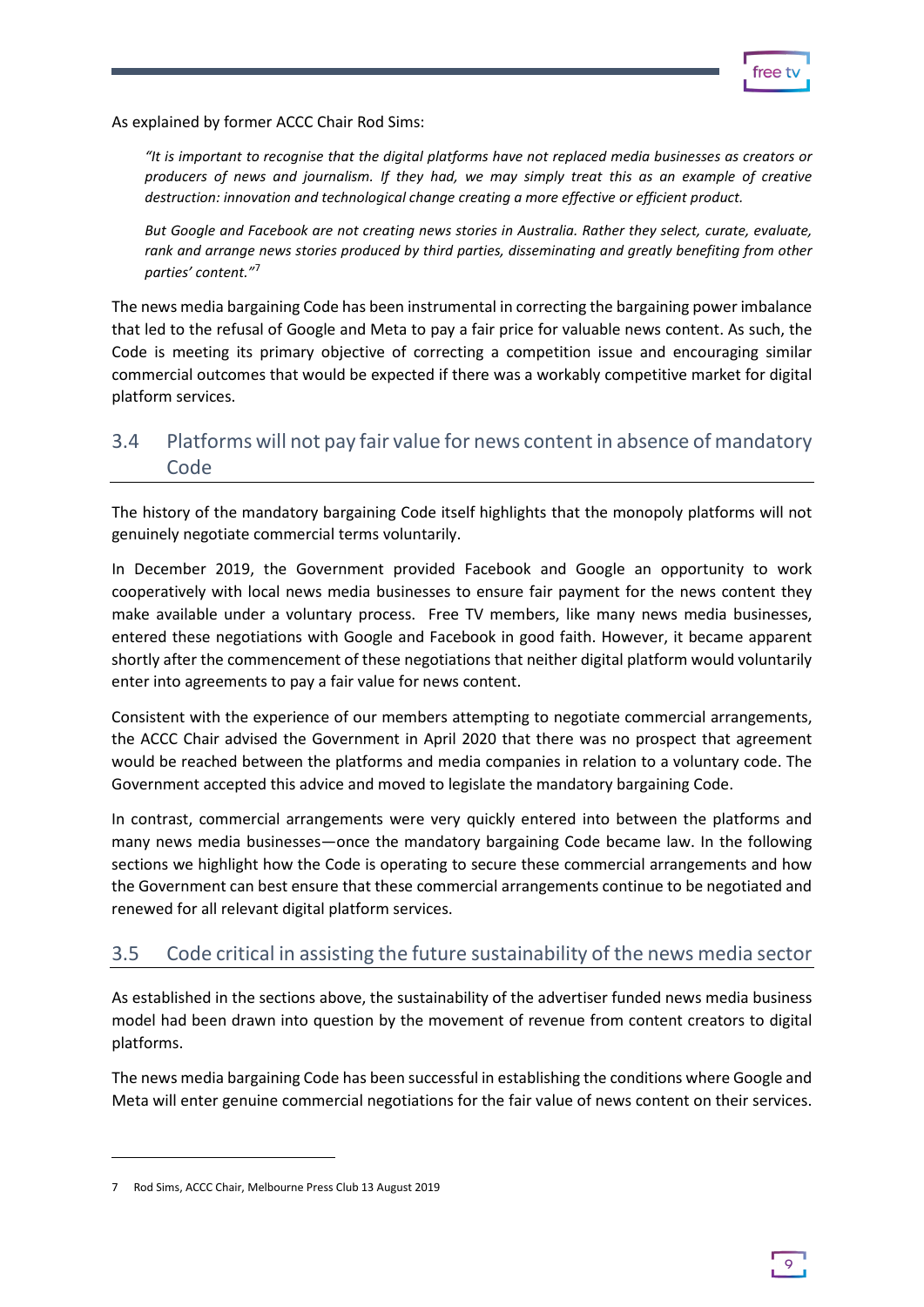

These negotiations have resulted in payments being made by digital platforms to some Free TV members. Google and Meta have not entered arrangements with regional TV members of Free TV.

In a submission to the House Standing Committee on Communications and the Arts' Regional Newspapers Inquiry, the ACCC noted that:

*"Following the passing of the legislation and the introduction of the Code, and because of this, Google and Facebook have reached voluntary commercial deals with a significant number of news media organisations. While the Treasurer has not designated any digital platforms or services to date, the existence of the Code and the threat of designation is having the appropriate impact.*

*There is no obligation on the platforms to provide details of commercial agreements reached. Further, the ACCC does not have any formal role in monitoring outcomes. However, we understand at least 30 agreements have been reached. These agreements span a range of media organisations including local and regional media businesses (and/or businesses with local or regional arms and publications). The ACCC understands that these deals involve substantial remuneration, with public reports suggesting total amounts, per annum, in the several hundreds of millions of dollars. Reports also indicate that this has resulted in a strong hiring environment for journalists."[8](#page-9-0)*

Similarly, a report by Professor Bill Grueskin found that the news media bargaining Code has resulted in payments to Australian news organisations of more than \$200 million in the year since it went into effect.<sup>[9](#page-9-1)</sup>

Receiving fair payment for news content by addressing the bargaining power imbalance has a direct and positive influence on the sustainability of advertiser funded news content. In the absence of the news media bargaining Code, these commercial arrangements between news media businesses and the digital platforms would not have been struck.

It is therefore critical that this review reaffirms the Government's commitment to the central pillars of the news media bargaining Code. We expand on the importance of these pillars in the next section.

However, experience of some other Free TV members highlights that there are gaps in the framework where improvements can be made to ensure consistency of application to all eligible news media businesses. This will also be important when existing commercial arrangements are due for renegotiation. We set out proposals for a Government statement of expectation in section 5 that will help to ensure that the sustainability benefits of the bargaining Code are enduring.

10

<span id="page-9-0"></span>ACCC, 2022, Submission to the Standing Committee on Communications and the Arts Inquiry into Australia's regional newspapers, pgs 2-3<br><sup>9</sup> https://jninstitute.org/wp-content/uploads/2022/03/Bill-Grueskin-Report-web.pdf

<span id="page-9-1"></span>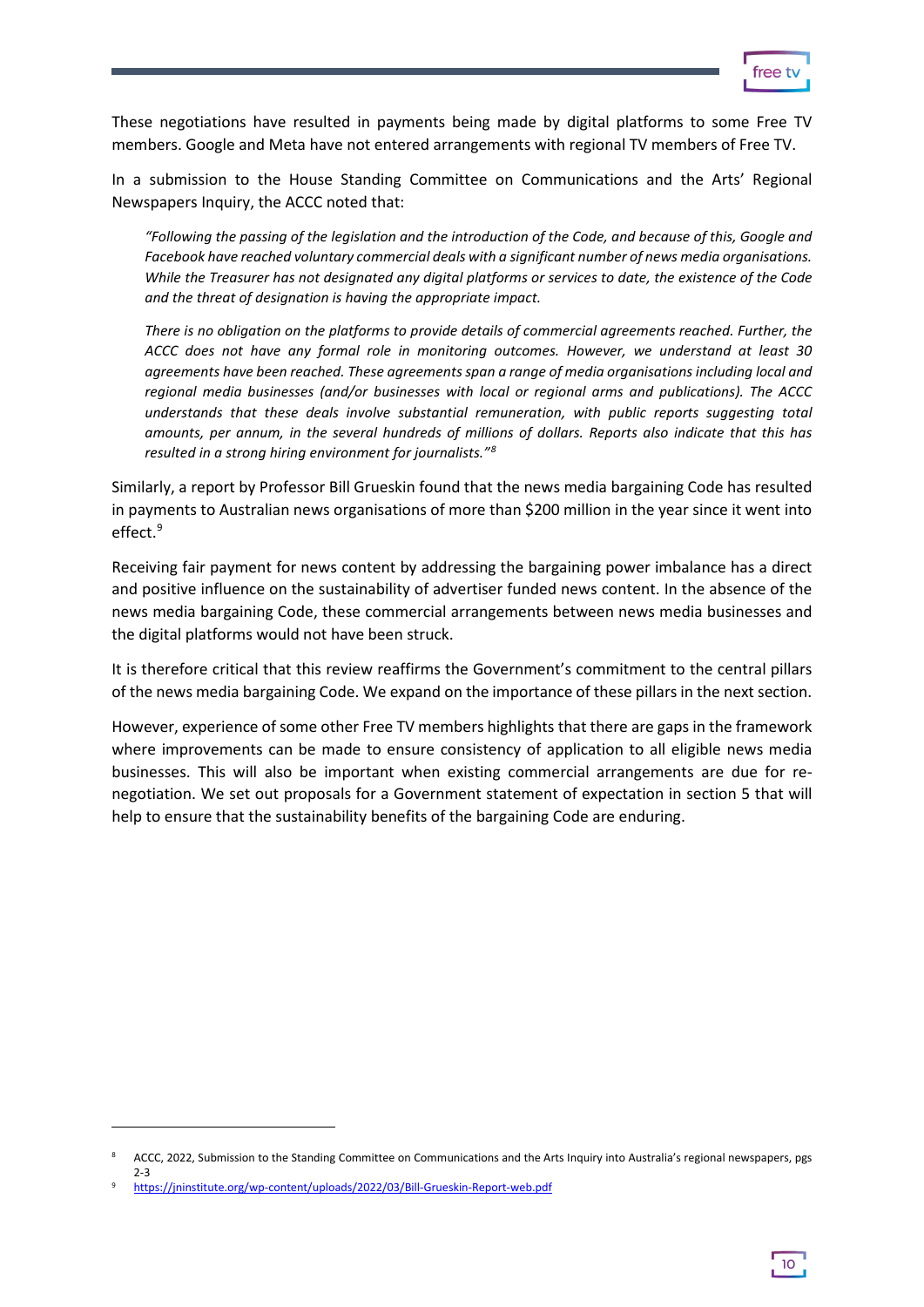tree 1

# <span id="page-10-0"></span>4. Key pillars of the Code must be maintained

#### <span id="page-10-1"></span>4.1 Commitment by Government to legislation and designation crucial

*"But the core of the code can't change. You need an arbitration mechanism. You need a nondiscrimination clause. They are the bits of glue that hold the code together that make it workable."* 

#### *- Former ACCC Chair, Rod Sims[10](#page-10-3)*

The commercial outcomes discussed above that have been negotiated following the passage of the bargaining Code have only been made possible because of the existence of the legislation, the bipartisan support that it enjoys, and the designation power held by the Treasurer.

For this situation to endure, this review process must lead to three outcomes:

- A clear statement from the Government of its commitment to retaining the core pillars of the bargaining Code in its current form
- A Government policy expectations statement that sets out its very clear intention to exercise the designation power should either outstanding deals or renegotiated deals not be completed in a timely fashion
- A commitment to biennial reviews of the bargaining Code framework to ensure that genuine commercial negotiations are ongoing and to propose to Government any refinements that may be necessary.

As we expand on in the following sections, we submit that these are the minimum necessary outcomes from this review process to retain the conditions for genuine commercial negotiations between the parties.

#### <span id="page-10-2"></span>4.2 Final Offer Arbitration remains the heart of the policy

The Final Offer Arbitration (FOA) model adopted in the bargaining Code legislation has been crucial to the success of the framework. While to date no digital platform service has been designated by the Treasurer, the existence of the right of parties to seek FOA following unsuccessful negotiations, should designation occur, places a strong incentive on all parties to negotiate in good faith.

The FOA model is clear and straightforward and would limit the incentives for either bargaining party to make ambit claims and will enable disputes to be resolved quickly. As this model requires the arbitration panel to select one offer or the other (subject to a very limited exception), if an ambit claim was made by one party, the arbitration panel would accept the offer of the other party. This acts as a strong disincentive to make an ambit claim.

This arbitration process was selected as it can achieve a reasonable and balanced outcome in a short period of time. Some stakeholders have suggested that standard arbitration should be used in place of FOA. However, there are no other existing models in the Competition and Consumer Act that could be used to achieve the same outcome. For example, the arbitration model under Part IIIA of the CCA could not be used. Disputes under Part IIIA have often dragged on for more than a decade and cost participants many millions of dollars in legal fees (examples include the dispute for access to rail lines

<span id="page-10-3"></span><sup>10</sup> <https://www.smh.com.au/politics/federal/accc-won-t-change-core-of-code-to-regulate-tech-giants-20200917-p55wl5.html>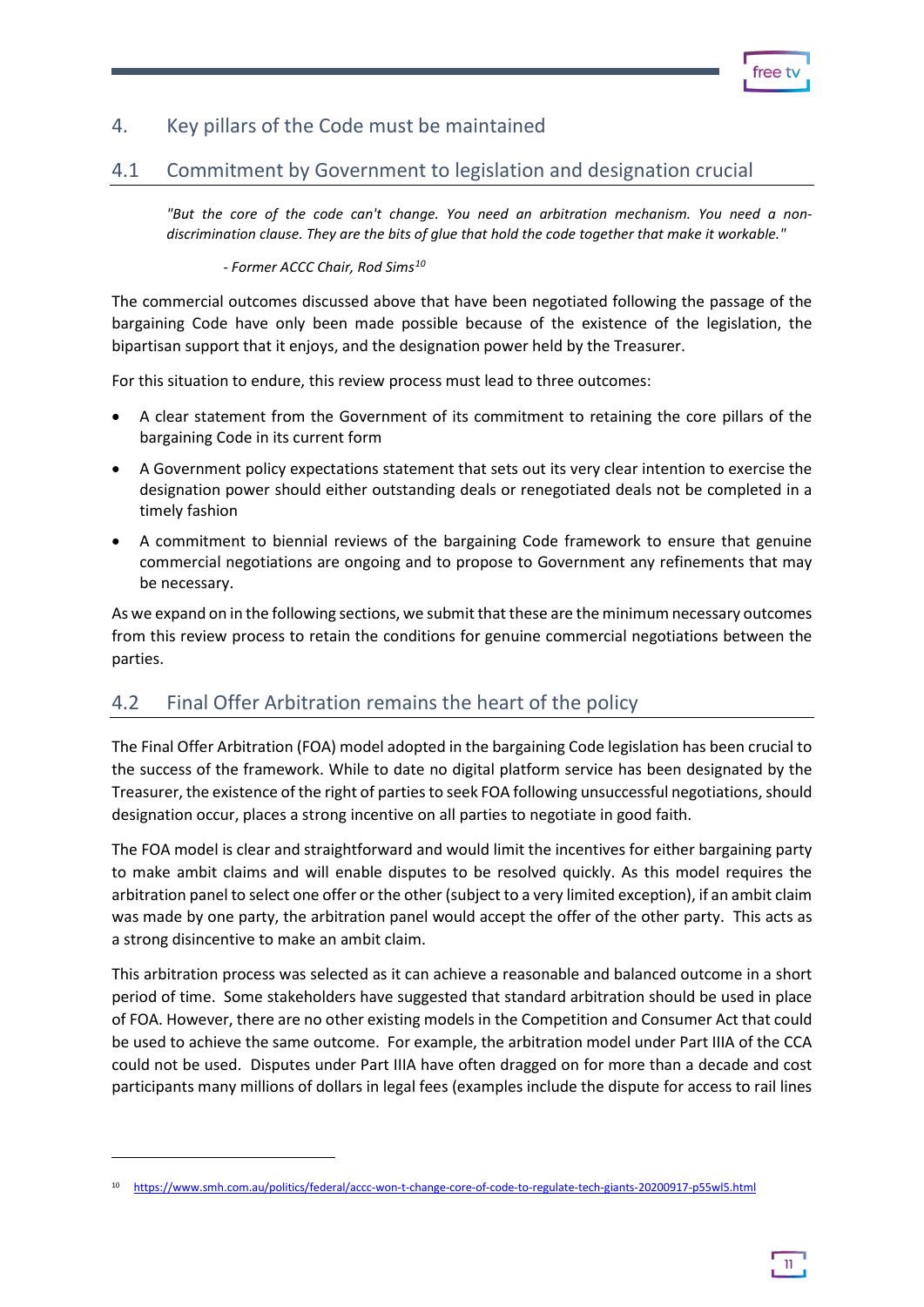

in the Pilbara over the early part of this century and the dispute over access to the Port of Newcastle which commenced in May 2015 and was finally determined by the High Court in December 2021).

#### 4.2.1 Model used as a base for implementation overseas

The news media bargaining Code has become the model upon which international action is being based. For example, on 5 April 2022, the Canadian Government introduced the Online News Act (Bill C-18) with the stated aim of ensuring that:

*major digital platforms fairly compensate news publishers for their content and enhance fairness in the Canadian digital news marketplace, including the sustainability of independent local news businesses. [11](#page-11-1)*

In the UK, the Government has recently [announced](https://assets.publishing.service.gov.uk/government/uploads/system/uploads/attachment_data/file/1073164/E02740688_CP_657_Gov_Resp_Consultation_on_pro-comp_digital_markets_Accessible.pdf) its response to the consultation on a new procompetition regime for digital markets. In its response, the UK Government set out its intention to legislate a new regulatory framework for digital platforms with 'Strategic Market Status'. In doing so, the UK Government noted that:

*"These interventions will help rebalance the relationship between firms with Strategic Market Status and those who rely on them - such as news publishers. But they may not be enough to ensure fair compensation within a suitable timeframe. Therefore the government agrees with the report's recommendation that the DMU must be able to intervene, to address unfair and unreasonable terms that stem from the market power of firms with Strategic Market Status, where these can not be suitably addressed through other routes. We are minded to pursue a mechanism, as proposed by the CMA and Ofcom, based on binding final offer arbitration to address pricing-related disputes, for use in the event that other interventions are unlikely to change the fundamentals."[12](#page-11-2)*

It has also been reported that the  $EU^{13}$  $EU^{13}$  $EU^{13}$  and Indonesia<sup>[14](#page-11-4)</sup> are considering similar laws, while a Bill has been introduced in the US Senate that would allow collective bargaining of news media companies with the digital platforms.<sup>[15](#page-11-5)</sup>

#### <span id="page-11-0"></span>4.3 Non-differentiation essential protection for news media businesses

The non-differentiation provision is the second critical element of the Code and must be maintained. It is intended to operate to ensure that designated digital platforms do not differentiate between news media businesses as a result of their participation in the processes provided for in the Code.

Indeed, while we are not proposing any changes at this time, we urge the Government to ensure that these provisions are monitored closely to ensure that they are broad enough to protect against punitive responses by the digital platforms to news media companies exercising their rights under the bargaining framework.

Currently the non-differentiation provisions only provide protection in respect of crawling, indexing, making available and distributing *covered news content.* This limitation may leave TV broadcasters vulnerable to discriminatory conduct. This is because, unlike news businesses such as news mastheads, which primarily produce content that would be considered to be covered news content, Free TV's members produce a wide range of content, including high-quality drama, sporting event

<span id="page-11-1"></span><sup>11</sup> [https://www.canada.ca/en/canadian-heritage/news/2022/04/backgrounder--government-introduces-legislation-to-ensure-fair](https://www.canada.ca/en/canadian-heritage/news/2022/04/backgrounder--government-introduces-legislation-to-ensure-fair-compensation-for-news-media-and-the-sustainability-of-local-news.html)compensation-for-news-media-and-the-sustainability-of-local-news.html<br><sup>12</sup> UK Government response to the consultation on a new pro-competition regime for digital markets, May 2022, Pg 22

<span id="page-11-3"></span><span id="page-11-2"></span><sup>13</sup> <https://www.businessinsider.com/eu-australia-google-facebook-technology-2021-2>

<span id="page-11-4"></span><sup>14</sup> https://www.reuters.com/technology/indonesia-mulls-media-bill-seeking-fairer-share-big-tech-2021-11-23/<br>15 https://www.congress.gov/bill/117th-congress/senate-bill/673/text

<span id="page-11-5"></span>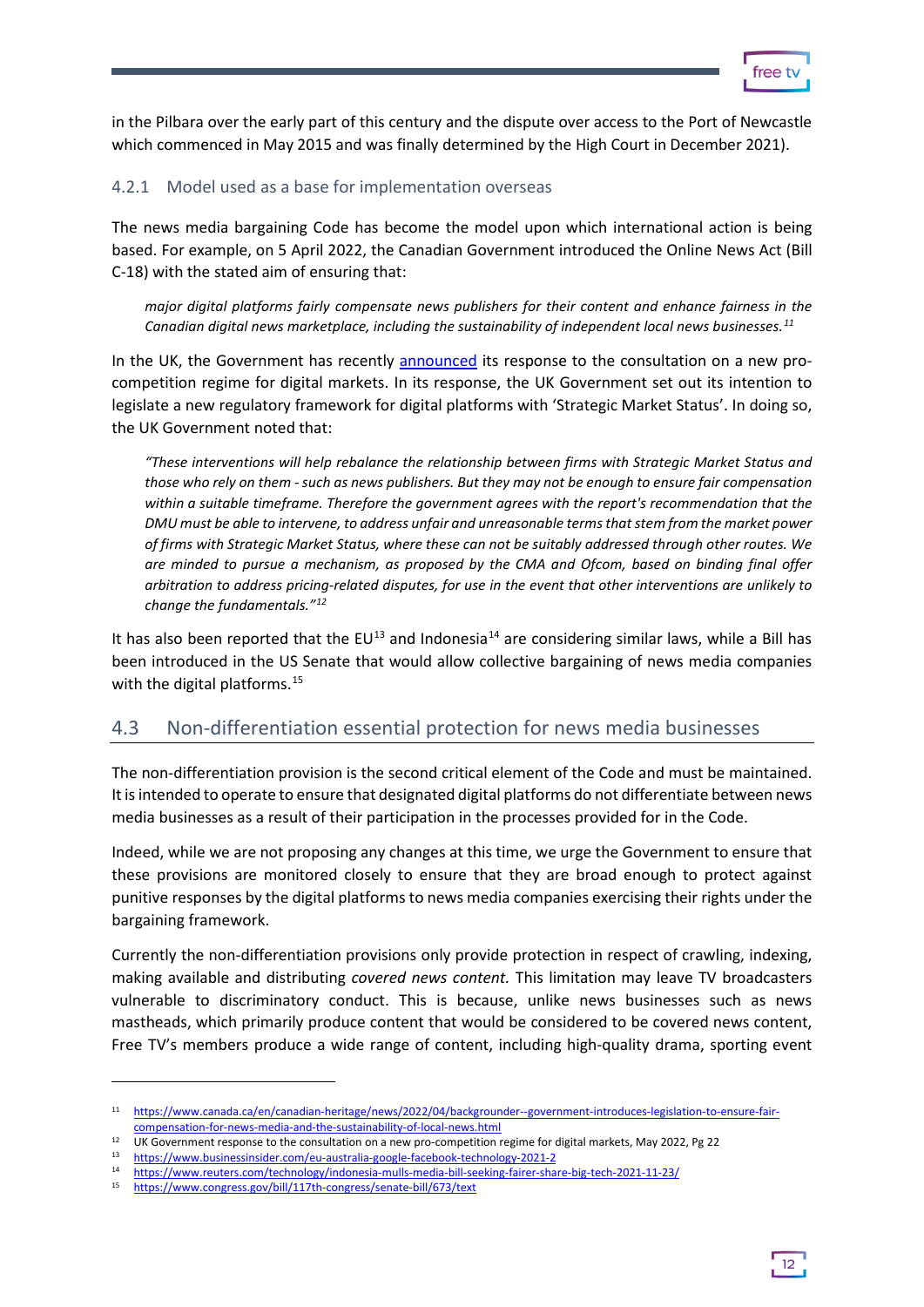t Ara

coverage and unscripted entertainment programs. While that other content is not covered by the bargaining Code, it is also made available on digital platform services and so is open to being discriminated against, as much as the news content of Free TV members.

The digital platforms are also able to discriminate against media businesses in ways that are not directly linked to the display of news content. This is particularly relevant in relation to ad tech services. In September 2021, the ACCC completed an inquiry into these services and found that Google, in particular, has a dominant position throughout the ad tech chain. As a result, it could use its market power to discriminate against media companies in relation to the provision of those services.

It will be important for future reviews to continue to monitor these provisions and if necessary seek to broaden them to include the entire relationship between registered news businesses and the digital platform corporation.

#### <span id="page-12-0"></span>4.4 Factors the panel must take into account

The Bill provides for five factors to be considered by an arbitration panel in determining which final offer to accept:

- the benefit (whether monetary or otherwise) of the registered news business' covered news content to the designated digital platform service;
- the benefit (whether monetary or otherwise) to the registered news business of the designated digital platform service making available the registered news business' covered news content;
- the reasonable cost to the registered news business of producing covered news content;
- the reasonable cost to the designated digital platform service of making available covered news content in Australia;
- whether a particular remuneration amount would place an undue burden on the commercial interests of the designated digital platform service.

Free TV has previously expressed concerns that these factors account for both the costs and benefits accruing to digital platforms and combine this with an additional "undue burden" factor. It is understood that these factors were amended shortly prior to the Bill being introduced into the Parliament by the Government to address the concerns of some stakeholders regarding the balance of the factors contained in earlier exposure draft legislation.

We are concerned that "undue burden" could potentially be interpreted very broadly and allow the digital platforms to argue that a wide range of factors should be considered that are extraneous to determining an appropriate price to be paid for the use of covered news content. We note that the Canadian Bill C-18 (discussed above) includes the first four factors, but omits the "undue burden" limb. $16$ 

While at this stage Free TV is not proposing amendments to these factors, they should be carefully monitored by the Government and the future reviews of the operation of the Code to ensure that the balance of the framework is maintained.

<span id="page-12-1"></span><sup>&</sup>lt;sup>16</sup> See section 38, https://www.parl.ca/DocumentViewer/en/44-1/bill/C-18/first-reading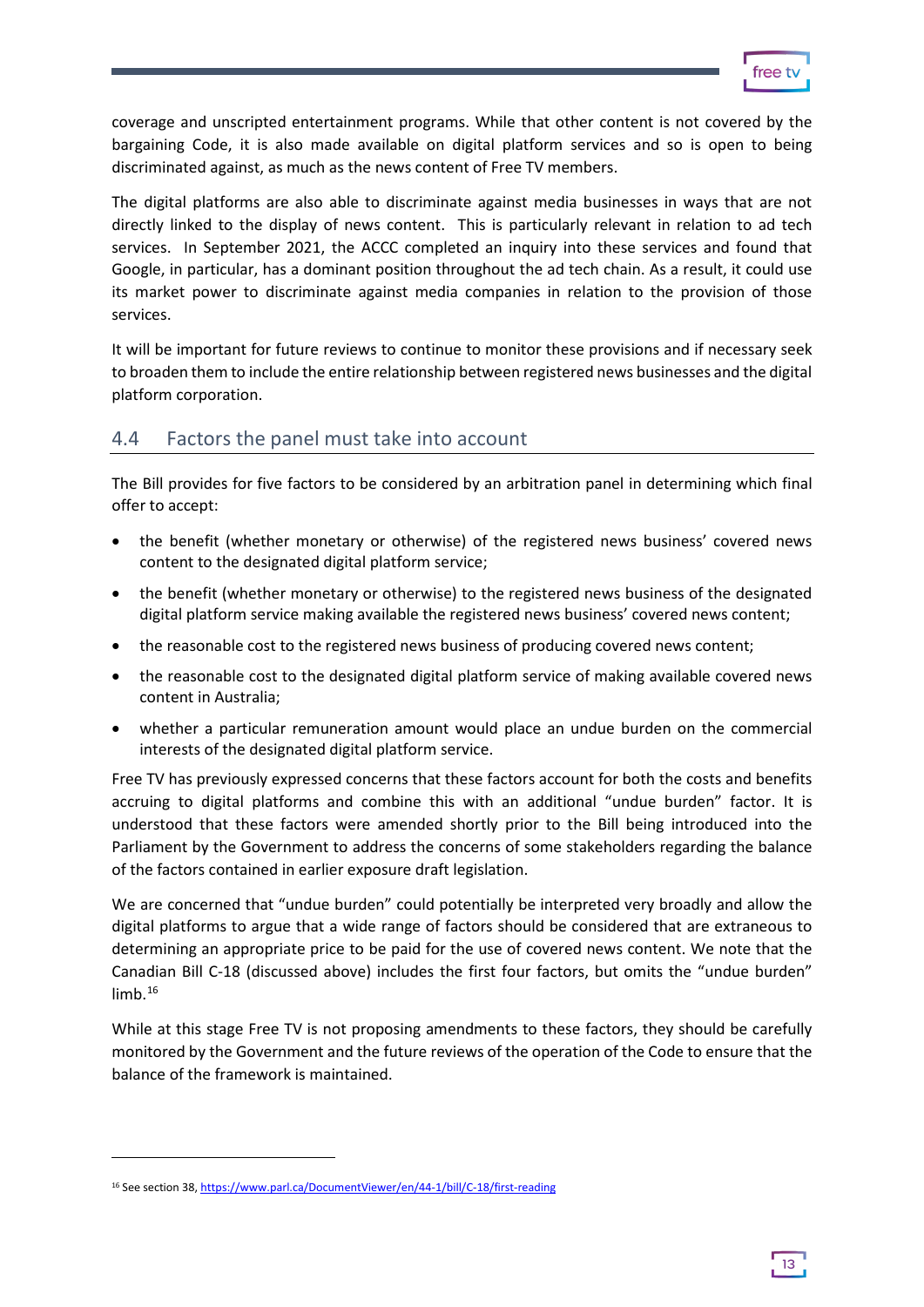# <span id="page-13-0"></span>5. Designation of digital platform services

# <span id="page-13-1"></span>5.1 Government statement on the use of designation power

The success of the bargaining Code discussed in the above sections relates directly to the power that the Treasurer holds to designate digital platform services. The designation of a digital platform service would enliven the negotiate-arbitrate provisions of the Code, together with other minimum standards that are established in legislation covering matters such as information exchange between the parties.

Subject to the amendment to the designation criteria proposed in the following section, Free TV strongly supports the retention of the existing power of designation for the Treasurer.

This designation power and the negotiate-arbitrate provisions (including FOA) have created sufficient incentives for digital platforms to genuinely negotiate with many news media businesses. However, for the incentive properties of this framework to be maintained over time, the Government must demonstrate a willingness to exercise the designation power.

This designation power is crucial for those news media businesses that have not yet entered commercial arrangements or as the existing commercial arrangements near their expiry and are due for re-negotiation.

Free TV submits that the Government should publish a statement of expectations on the digital platforms setting out the circumstances under which it would exercise its designation power. This statement would, working together with the changes to the designation criteria we propose below, establish clear incentives for all parties to continue to genuinely negotiate to reach commercial terms.

Such a statement of expectations should set out that the Government's intention to commence consultation on the designation of digital platform services, as required by Section 52E(5) of the CCA, if commercial agreements are not entered and maintained with relevant news media businesses.

For example, the statement should set out the Government's expectations that commercial agreements should be entered into and maintained with respect to all commercial and national television broadcasters. This would address the concerns held by some Free TV members that they have not been able to secure deals with both Google and Meta. It would also address publicly expressed concerns in relation to Meta's refusal to enter an agreement with SBS. Similar provisions would be drafted with respect to other media platforms such as print, online and radio.

#### <span id="page-13-2"></span>5.2 Designation intention must include social video platforms like YouTube

The statement of expectations should highlight the Government's intention to commence consultation on a designation determination with respect to the following digital platform services if commercial arrangements are not entered and maintained with news media businesses:

- Google Search including Google News and Showcase
- YouTube
- Facebook News.

Future reviews of the Code (as we discuss in section 7) should consider whether additional services provided by TikTok, Twitter and Apple meet the designation criteria for inclusion within the statement of expectations, particularly given their growing popularity and use for access to news content by younger demographics.

14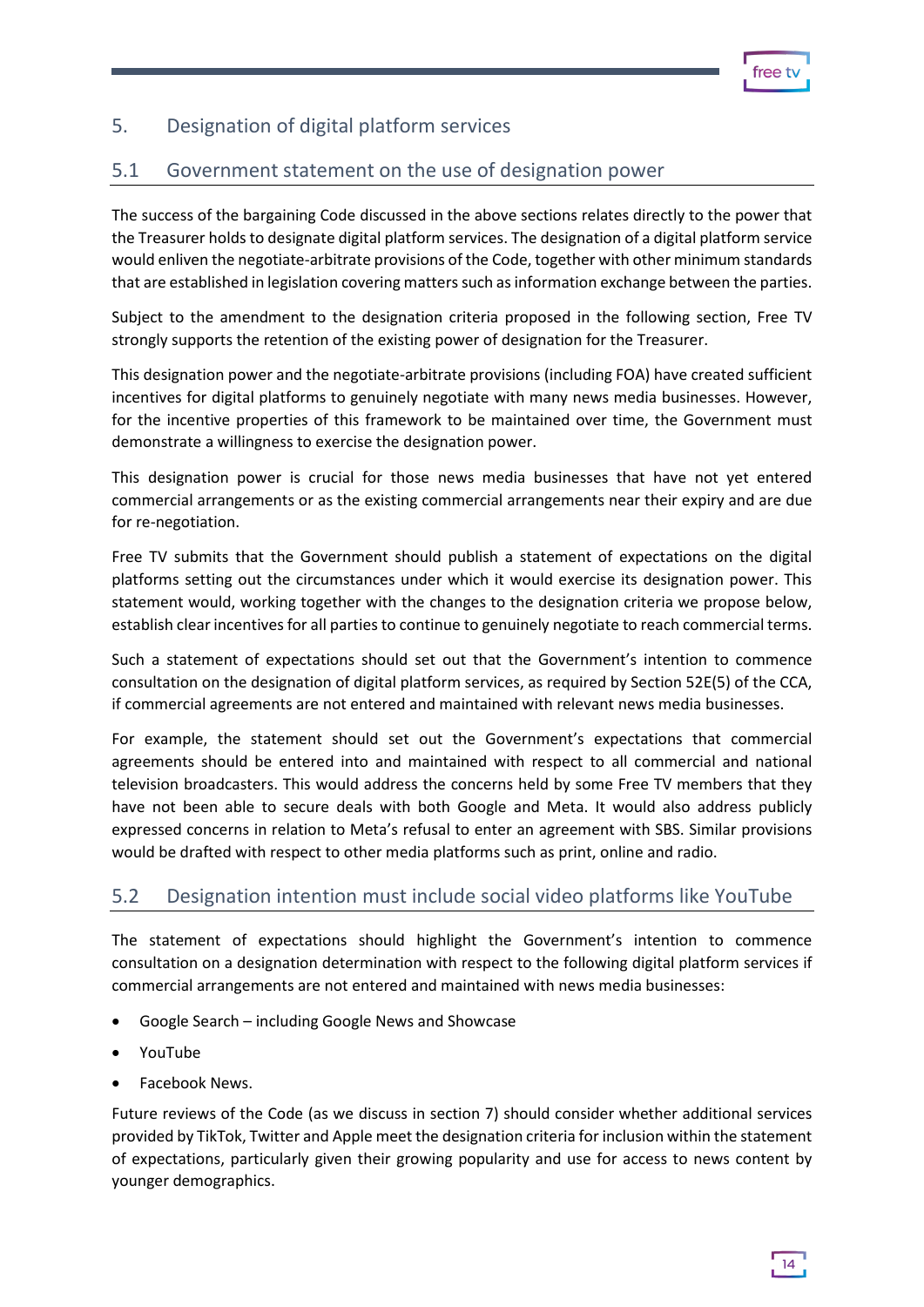# <span id="page-14-0"></span>5.3 Justification for the inclusion of these digital platform services

#### 5.3.1 Imbalance in bargaining power extends across all digital platforms

In a media release announcing the Government's intention to introduce the *Treasury Laws*  Amendment (News Media and Digital Platforms Mandatory Bargaining Code) Act 2021, the Treasurer and Minister for Communications said:

*"The Code will initially apply to Facebook NewsFeed and Google Search. Other digital platform services can be added to the Code in future if there is sufficient evidence to establish that they give rise to a bargaining power imbalance."[17](#page-14-1)*

Such a clear statement of intent was a critical factor in the ultimate success of the bargaining Code framework, notwithstanding that a designation determination is yet to be made. However, given the fact that the bargaining power imbalance experienced by news media businesses extends beyond Facebook and Google Search, it is appropriate that the statement of expectations proposed in this submission be expanded to include a broader range of digital platform services.

As established earlier in this submission, the ACCC analysis that underpinned the establishment of the bargaining Code found that Google and Meta are unavoidable trading partners for news media businesses and concluded:

*"There is a fundamental bargaining power imbalance between media businesses and Google and Facebook that results in media businesses accepting terms of service that are less favourable."[18](#page-14-2)*

This analysis was undertaken at the corporate level, ie. it included all the services provided by the platform corporation. As a result of the bargaining power imbalance, monetisation terms across all digital platform services are very restrictive, with terms and conditions such as the use of branding, logos and the placement of advertising all determined by the relevant service provider.

Given the importance of news made available across all digital platform services, including social video platforms that are critical for TV news services, (as explored further below), Free TV submits that there is a bargaining power imbalance that needs to be addressed via the Code.

#### 5.3.2 Video news sources are critical for Australians on digital platforms

Australians continue to rely on and trust commercial television for their local, national and international news. In the modern media environment, the news stories reported on by commercial TV networks are consumed across a range of different platforms, from broadcast television, BVOD apps and through digital search and social.

As has previously been referred to by the ACCC,<sup>[19](#page-14-3)</sup> the annual Digital News Report produced by the University of Canberra provides useful information on the usage of digital platforms by Australians to access news content.

<span id="page-14-1"></span><sup>17</sup> [https://ministers.treasury.gov.au/ministers/josh-frydenberg-2018/media-releases/news-media-and-digital-platforms-mandatory](https://ministers.treasury.gov.au/ministers/josh-frydenberg-2018/media-releases/news-media-and-digital-platforms-mandatory-bargaining)bargaining<br><sup>18</sup> ACCC, Digital Platforms Inquiry, Final Report, pg 206

<span id="page-14-3"></span><span id="page-14-2"></span><sup>19</sup><https://www.accc.gov.au/media-release/statement-on-facebook>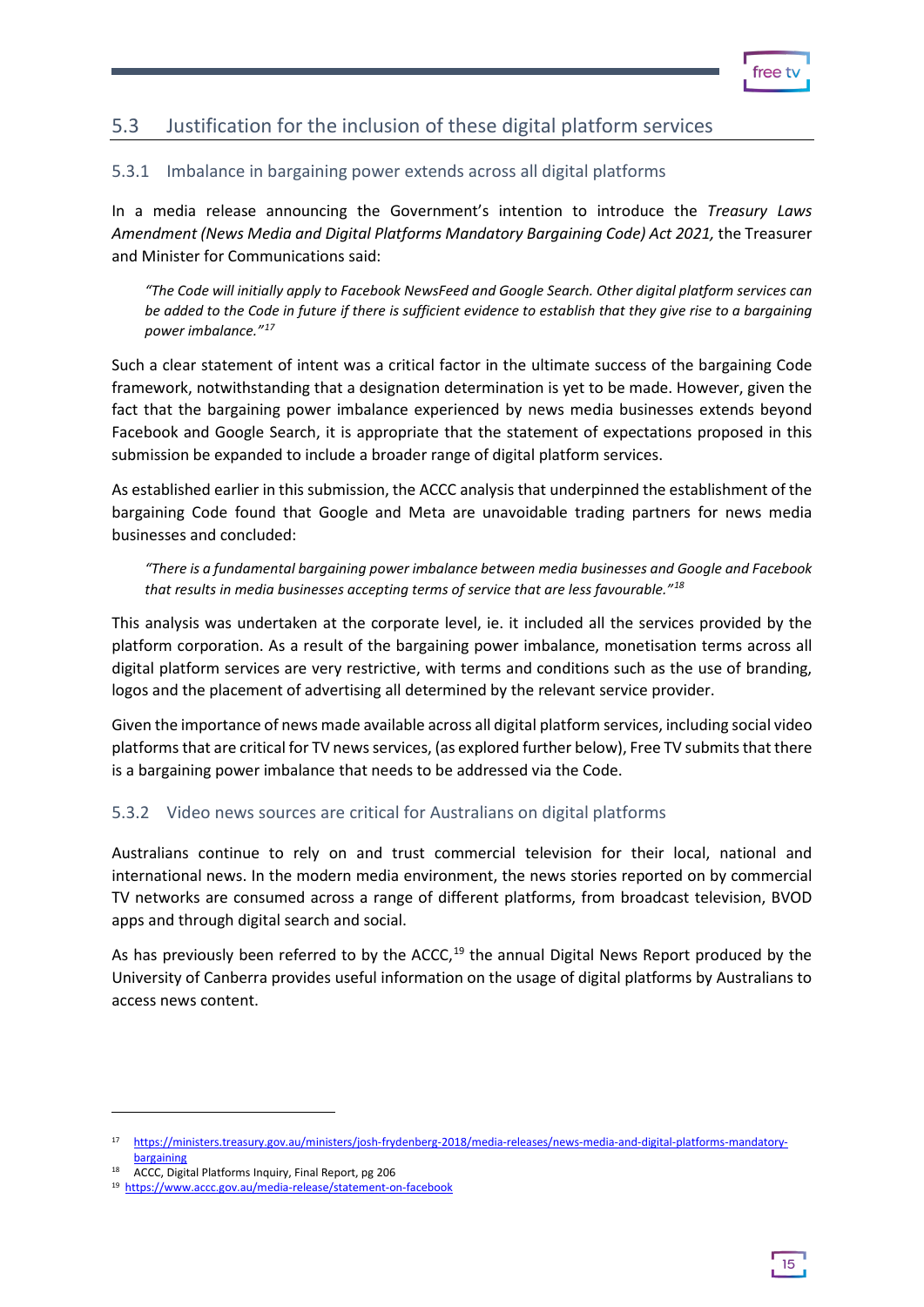

The 2021 Digital News Report demonstrates that social media continues to be widely used by Australians to access news content. While the number of Australians using Facebook to access news fell in 2021, it is still used by 1 in 3 Australians for news content. Importantly, while there have been modest declines in the use of Facebook for news, Instagram has continued to grow with 10% of Australians now using that platform for news content. Underscoring the importance of YouTube as a news platform, the report found that [20](#page-15-0)% of Australians now use YouTube for news content.<sup>20</sup>



The report also found that video news content consumption was generally increasing across the population, particularly for the younger demographics:

*"With cheaper data and improvements in mobile internetspeeds Australians are now commonly consuming video news through news websites, apps and social media platforms. In 2021, 53% of Australians say they have accessed a news related video in the past week." (Page 67)*

*"News videos are more commonly consumed by younger people. Among Gen Z news consumers, 41% say they accessed a news video on YouTube and 23% on other platforms such as Snapchat, WhatsApp or Twitter. For Gen Y, Facebook (31%) is still more popular than YouTube (24%) for news video consumption. Older generations are less likely to have consumed a news video in the last week."*

Importantly, when consuming news on these platforms, Australians are turning to traditional sources of news such as commercial TV. The Digital News report found on each of Facebook, Instagram and YouTube "consumers say they are paying attention to mainstream news outlets and journalists the most.["21](#page-15-1)

As such, online video platforms are a critical path to market for television news services. Given the dominance of the YouTube platform<sup>[22](#page-15-2)</sup> and its importance for consumers as a video news platform, YouTube is an unavoidable trading partner for television news services. Further, video news is very expensive to produce, requiring a considerable and ongoing investment in journalists, crew and studio and outside broadcast equipment. It is therefore crucial that highly profitable platforms like YouTube enter fair commercial arrangements with news businesses for the high-quality content they produce that adds significant value to the YouTube platform.

#### 5.3.3 Designation would promote competition in the media sector

Free TV notes that the Treasury's consultation paper asks a question regarding the impact that the bargaining Code is having on competition between local media businesses.

<span id="page-15-2"></span> $22$  Datanyze estimates YouTube enjoys a 76% market share, with the next closest competitor, Vimeo, having a 18.7% share



<span id="page-15-0"></span><sup>&</sup>lt;sup>20</sup> University of Canberra, 2021, Digital News Report, pg 64

<span id="page-15-1"></span> $21$  Ibid page 65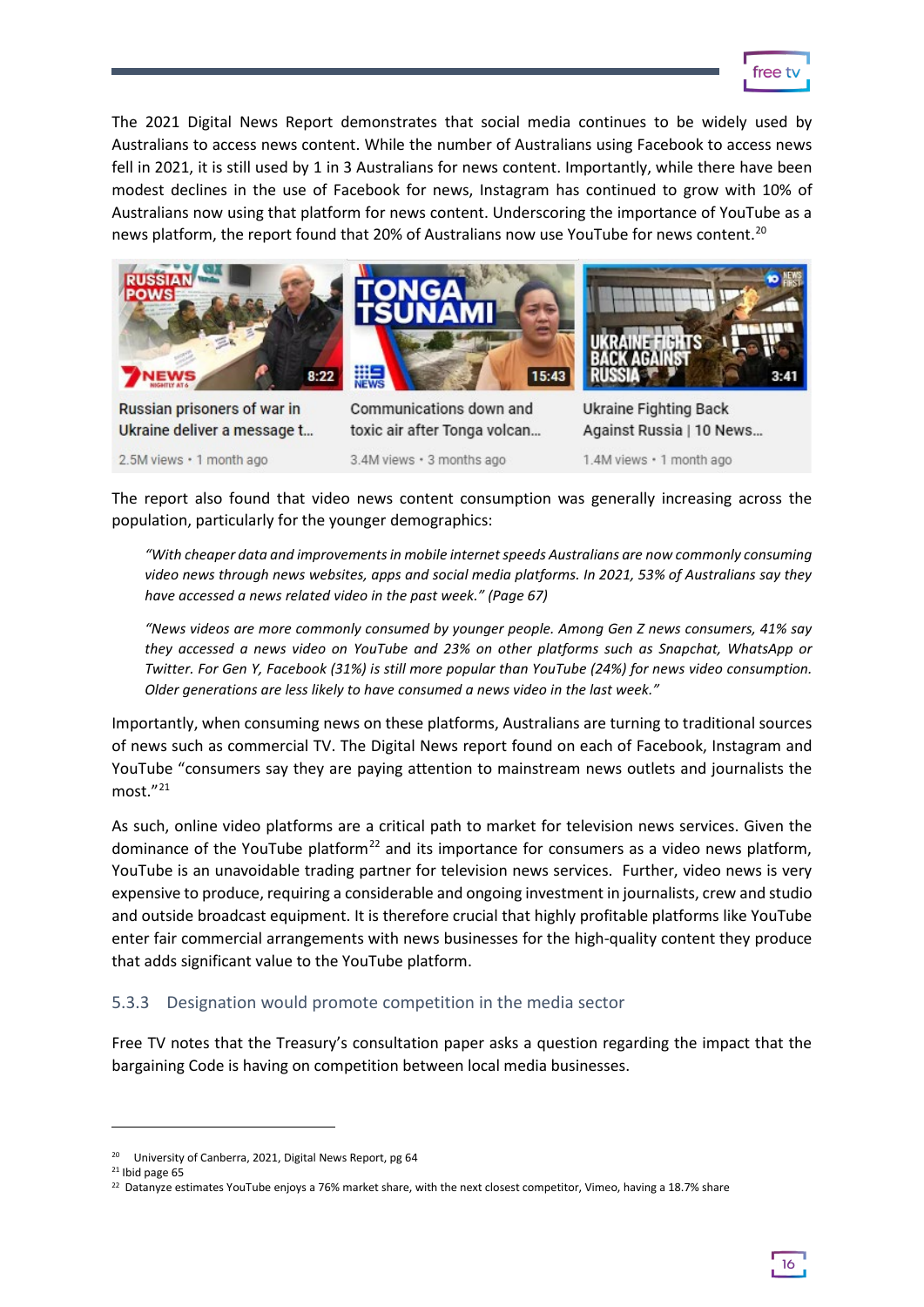All things being equal, when the bargaining Code framework is operating as intended and all relevant news media businesses are able to negotiate commercial arrangements with the digital platforms, the Code should not impact on the competition between local media companies. However, for this to hold all relevant media companies need to be receiving fair payment for the content that they create.

There is the potential for media market competition to be impacted if individual media companies are not remunerated or are inadequately remunerated compared to their competitors. In our view, the potential for uneven outcomes and the consequent impact on media sector competition provides further justification for the approach we have set out in this submission for the Government to issue a statement of expectations on digital platforms to have entered and maintained commercial arrangements with all relevant news media businesses.

# <span id="page-16-0"></span>5.4 The designation criteria can be made more objective

While the designation power has not yet been used by the Government, the existence of this power and the designation criteria for its use have formed the basis of commercial arrangements struck under this Code. However, the bargaining framework has been weakened by late amendments to the legislation that included an unnecessary second designation criterion requiring the Treasurer to consider whether a 'significant contribution' has been made to the sustainability of the news industry.

Under the bargaining Code legislation finally passed by Parliament, in making a designation determination, the Minister must consider:

(a) whether there is a significant bargaining power imbalance between Australian news businesses and the group comprised of the corporation and all of its related bodies corporate; and

(b) whether that group has made a significant contribution to the sustainability of the Australian news industry through agreements relating to news content of Australian news businesses (including agreements to remunerate those businesses for their news content).

Free TV submits that what qualifies as a 'significant contribution' is subjective and contestable and it is inappropriate to be used as a designation criterion. More importantly, it does not relate to the fundamental competition issue that the bargaining code framework addresses: the imbalance in power between media companies and digital platforms. In fact, the inclusion of this criterion has the potential to worsen the bargaining position of a news media company relative to the digital platforms for any firms who either do not have a deal or would otherwise like to expand the terms of their existing commercial arrangements.

Adding to the subjectivity of the criterion is the lack of detail on the timeframe over which a 'significant contribution' must have been made. As a result, it is unclear how this criterion would be considered in the context of the re-negotiation of existing deals that are nearing expiry.

The criterion essentially allows the digital platforms to determine where to "draw the line" in seeking commercial deals, which is again inappropriate in the context of a piece of legislation that was designed to address fundamental bargaining power imbalances.

Free TV recommends that the Government use the next legislative opportunity to remove this unnecessary criterion. Its removal would improve the objective functioning of the bargaining Code framework, which will be particularly important as the existing deals are re-negotiated as they near expiry.

17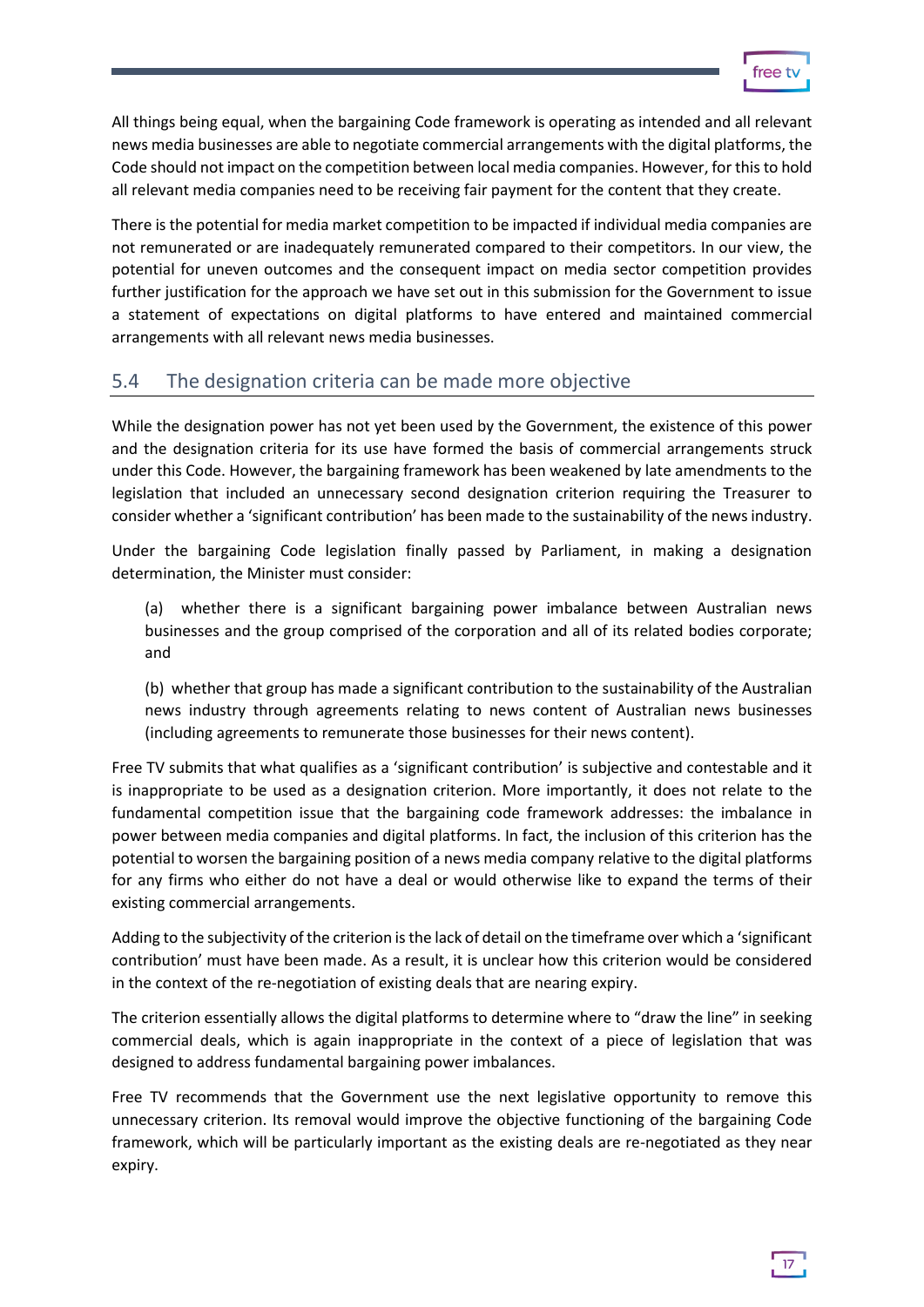# <span id="page-17-0"></span>6. Definition of news and registration process

# <span id="page-17-1"></span>6.1 Primary purpose test can be improved

A media company may only use the provisions of the Code if that company has registered with the ACMA as a news business corporation and has also registered one or more news businesses. A news business is either a single "news source" or a combination of news sources. News sources include for example newspaper mastheads and television programs and channels. This registration process is discussed further in section 6.2 below.

For registration to occur, several tests must be met, including the "content test". The content test as specified in the Act is that the primary purpose of each news source that is to be registered is to create core news content. This definition has the potential to create ambiguity for TV networks that broadcast content that would meet the definition of "covered news", during programming that also includes non-news content. In this scenario it is not clear whether the regulator would assess that the 'primary purpose' of such programming is to create core news content.

Should future amendments be planned to the Code provisions, this ambiguity can be easily addressed by amending the primary purpose test to require that a news source "regularly include a material amount of core news content."

#### <span id="page-17-2"></span>6.2 Administrative issues with registration

The ACMA has provided, in advance of the designation of services, a registration process for news media businesses. This was accompanied by the ACMA's *News media bargaining code guidelines* (the **Guidelines**). At the time of writing, one Free TV member, Southern Cross Austereo, had registered.

Free TV outlines below some recommendations to streamline the registration process. This primarily focusses on recognition of the multiplatform nature of news services, and new distribution platforms not considered by the *News media bargaining code guidelines* and registration process.

In registering a news source, the ACMA Guidelines state that,

*A news source as defined in the code means any of the following, if it produces and publishes news content online:*

- *a) a newspaper masthead*
- *b) a magazine*
- *c) a television program or channel*
- *d) a radio program or channel*
- *e) a website or part of a website*
- *f) a program of audio or video content designed to be distributed over the internet.[23](#page-17-3)*

Free TV recommends that news businesses be able to register a multi-platform news business. In the current process, news businesses must choose between 'website', 'radio', 'television' etc which publishes content online. As a single news source can appear across platforms, it may be difficult to distinguish a news source based on its distribution channel.

In order to ensure that all iterations of the same news service are captured under the Code, Free TV recommends the registration process include the ability to choose multiple platforms under which to

18

<span id="page-17-3"></span><sup>&</sup>lt;sup>23</sup> Guidelines, page 6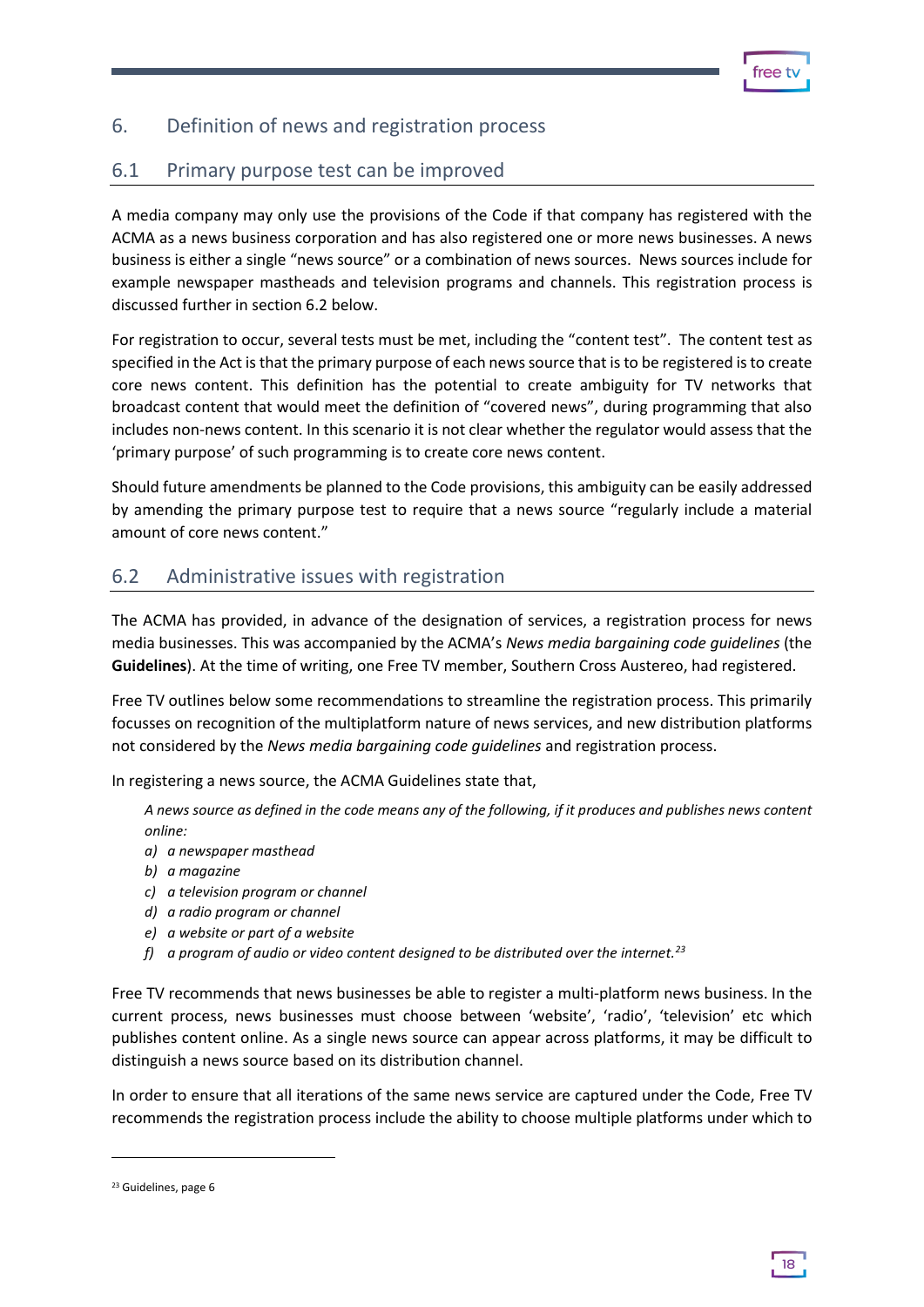

register a service. In future, should a news service expand to a new platform, this could be amended in the system. The inclusion of an 'other' option would also allow for the Code to consider new technologies and distribution platforms such as smart speakers.

In registering these news sources, the ACMA registration process also requires a link to the material. In some cases, news is provided in a live stream, and an evergreen link is not able to be provided. This should be considered in the registration process.

In relation to the Connection Requirement, the ACMA guidelines state that,

*'Applicants must provide a statutory declaration from the company secretary or equivalent certifying that the applicant corporation operates or controls each of the news sources making up the proposed news business. Where a news source is jointly operated or controlled, the statutory declaration must specify each of the corporations that operate or control the source.' [24](#page-18-0)*

As Free TV members provide Annual Reports which set out the operation and control status of their news sources, provision of the Annual Report should be sufficient to support registration under this section. No further statutory declaration should need to be provided.

19

<span id="page-18-0"></span><sup>24</sup> News Media Bargaining Code – ACMA Guidelines, page 9